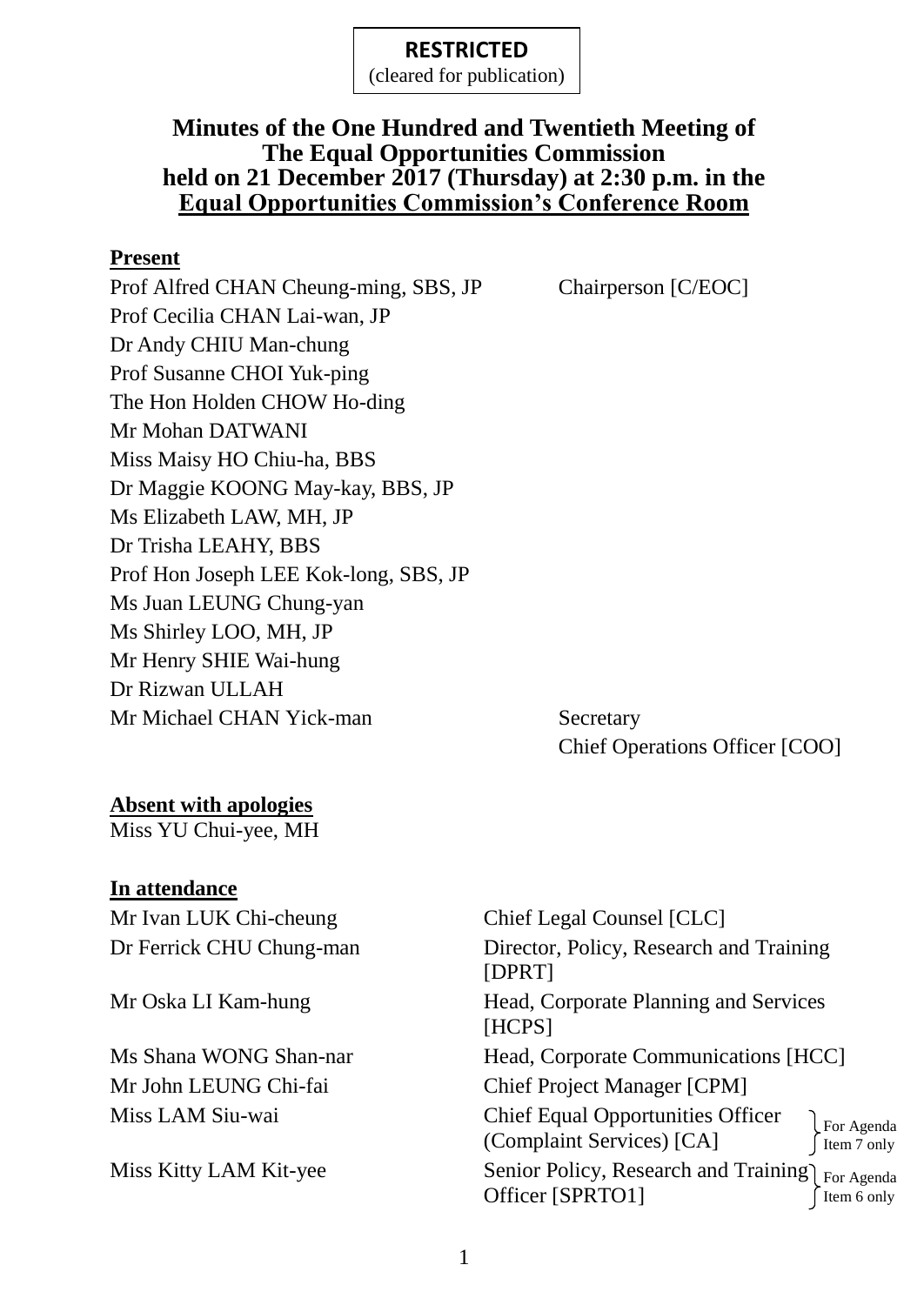(cleared for publication)

| Mr Raymond HO Wing-keung | Senior Equal Opportunities Officer,<br>Ethnic Minorities Unit [SEOO(EMU)] |
|--------------------------|---------------------------------------------------------------------------|
| Miss Gloria YU Wai-ling  | Senior Equal Opportunities Officer,<br>Administration & Personnel [SAP]   |
| Miss Kerrie TENG Yee-san | <b>Senior Accounting Manager [SMA]</b>                                    |
| Ms Hollis LING Yin-har   | Equal Opportunities Officer,<br>Administration & Personnel [EAP]          |
| Mr Robert LI             | <b>Consumer Search HK Ltd</b>                                             |
| Ms Peggy WONG            | For Agenda<br><b>Consumer Search HK Ltd</b><br>Item 3 only                |
| <b>Ms Janette WONG</b>   | <b>Consumer Search HK Ltd</b>                                             |

## **I. Introduction**

1. The Chairperson (C/EOC) welcomed all Commission Members (Members) and the representatives (Mr Robert LI, Miss Peggy WONG and Miss Janette WONG) of Consumer Search Hong Kong Limited (CSG), the external consultant engaged by the EOC to conduct the Service User Satisfaction Survey 2017 to the 120<sup>th</sup> Meeting. Ms Shirley LOO and Prof Hon Joseph LEE had advised that they would join the meeting at a later time. Apologies for absence were received from Miss YU Chui-yee who had another engagement, and Director (Complaint Services) (DCS) who was on sick leave. Members noted that Chief Operations Officer (COO) would act on DCS' behalf.

2. C/EOC said that there were no important items for announcing to the media, hence no press briefing would be held after the meeting.

3. C/EOC proposed and Members agreed to first consider Agenda Item 3 on "Findings of the Service User Satisfaction Survey on EOC Complaints Handling Mechanism 2017" so that representatives from CSG could leave the meeting when discussion on this item was finished.

*(Miss Maisy HO joined the meeting at this juncture.)*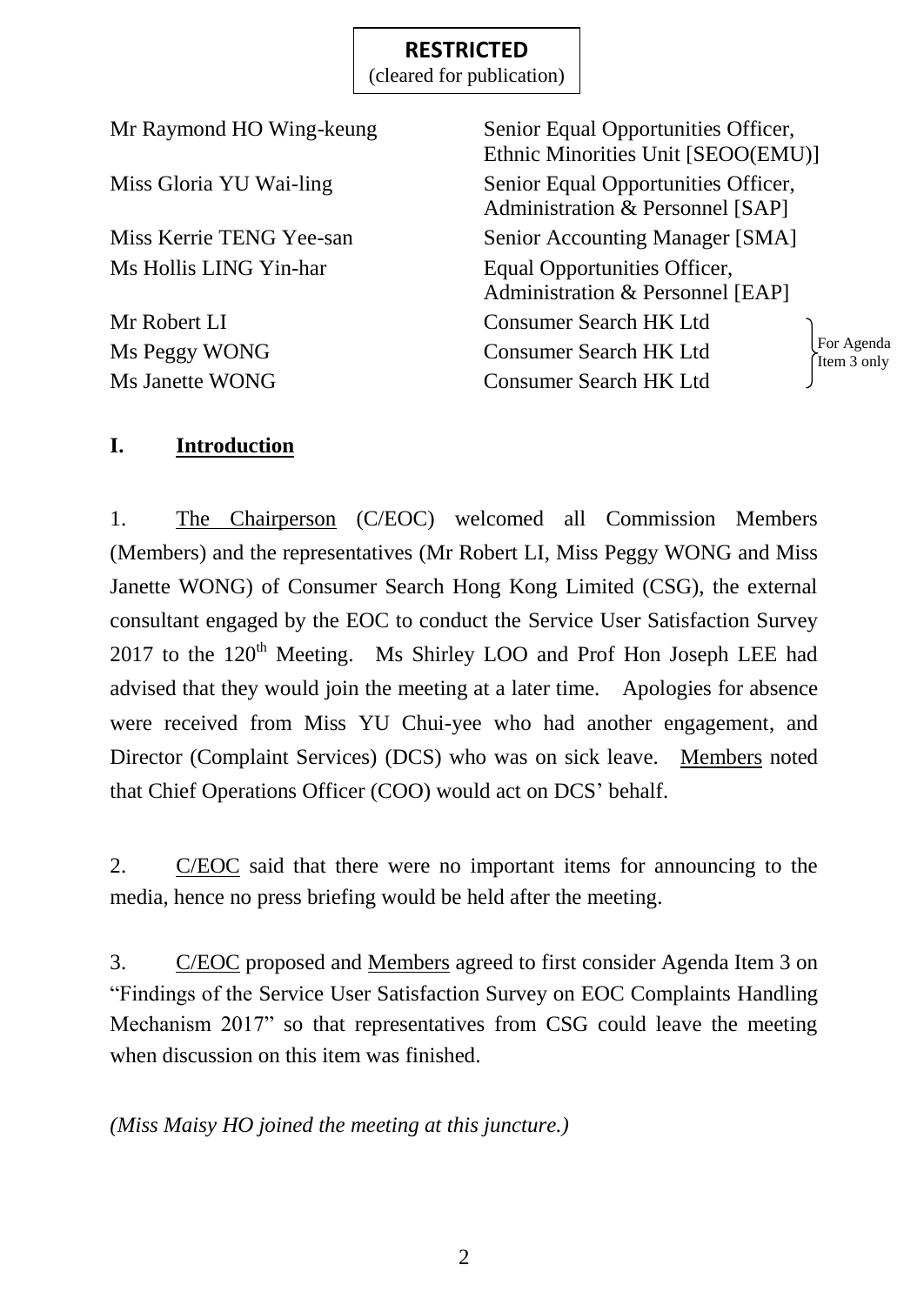(cleared for publication)

# **New Agenda Items**

# **II. Findings of the Service User Satisfaction Survey on EOC Complaint Handling Mechanism 2017**

(EOC Paper No. 21/2017; powerpoint presentation materials prepared by CSG tabled; Agenda Item No. 3)

4. EOC Paper No. 21/2017 presented the key findings of the Service User Satisfaction Survey on EOC's complaint handling and enquiry services conducted for the period from 1 August 2016 to 31 July 2017 (SUS-2017). Members noted that annual surveys had been conducted from 2012 to 2015 to help keep track of the trend of the satisfaction level of the users of EOC's complaint handling and enquiry services. From 2016 onwards, it was considered more cost-effective to conduct the survey on a biennial basis. The SUS-2017 gauging users' feedback was hence conducted recently. In pursuance of EOC's established procurement procedures, CSG was selected and engaged for conducting the survey.

*(Mr Henry SHIE, and the Hon Holden CHOW joined the meeting at this juncture.)*

5. Mr Robert LI presented to Members the major highlights of SUS-2017, including the survey objectives, methodology and the key findings, such as the critical factors affecting the overall satisfactory ratings of the users of EOC's complaint handling and enquiry services, including Complainants, Respondents and Enquirers.

6. Members noted that there was a general improvement in the ratings of all survey items in SUS-2017, including the overall satisfaction by Complainants, Respondents and Enquirers as compared with the last two surveys conducted in 2014 and 2015. Members also noted that the survey respondents had been asked open-ended questions about the areas that the EOC could be commended on as well as the areas that the EOC could further improve on. Their feedback was summarized in EOC Paper No. 21/2017 and presented to Members at the meeting.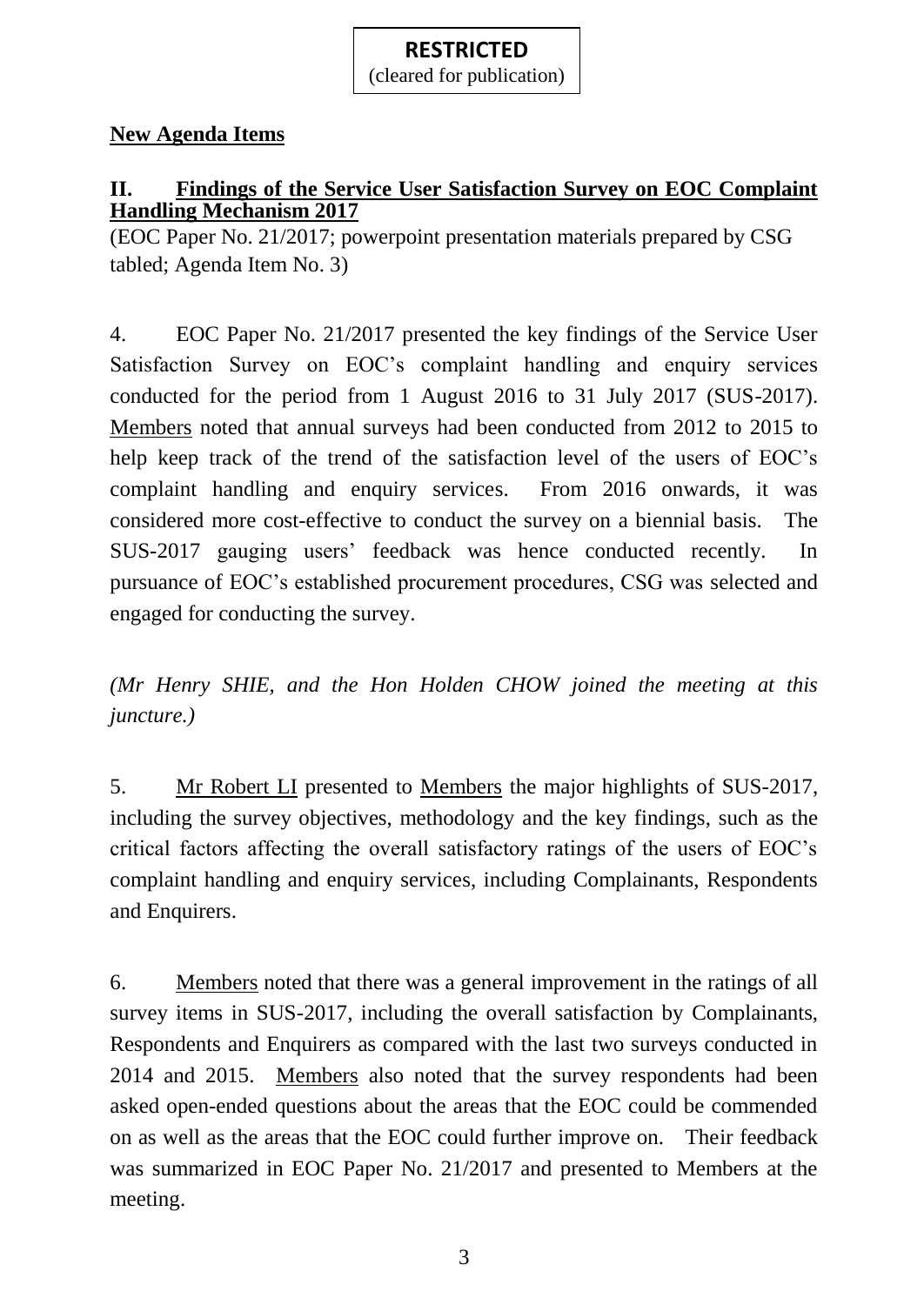(cleared for publication)

7. In response to a question raised by Prof Cecilia CHAN, COO said that the Commission only handled complaints in pursuance of the confined fields under the four Discrimination Ordinances. There were complaint cases falling outside EOC's jurisdiction or cases not pursuable in the absence of proven grounds to support discrimination claims. Even for cases with the grounds to support discrimination claims, the Commission could only encourage parties to proceed to conciliation. Notwithstanding when parties involved were willing to proceed to conciliation, it was not uncommon that the conciliation thus conducted turned out to be not successful eventually. Since many Complainants would expect the EOC to have an adjudicative power to decide on their cases, in circumstances when their cases would have to be discontinued, they might be of the view that EOC's services were unhelpful and should be rated on the lower end. As regards Respondents, many found the information and explanations provided by the EOC comprehensive. They were in general more receptive to EOC's investigation findings on complaint cases. Hence, Respondents in general were more likely to give a higher rating on EOC's services. Noting the critical factors affecting service users' satisfaction as presented in the survey findings, C/EOC said that they provided good directions to the process review on the provision of complaint and legal services for the public underway. Appropriate training should also be organized for EOC staff with a view to further enhancing the EOC's complaint handling and enquiry services.

8. In response to questions raised by Dr Rizwan ULLAH, Mr Robert LI said that the number of EM among the survey respondents was relatively small and explained that the figures related to RDO as presented in slide 9 were based on a very small number of observations (n=4) only, hence they should be interpreted with caution. The reasons for the dissatisfaction amongst EM users mainly stemmed from their high expectations on EOC's enforcement powers. COO supplemented that some EM service users expected EOC to have an adjudicative power. This was probably due to cultural differences. Hence, it would be particularly important to communicate the scope of EOC's services to them. Regarding the information being made available for EM service users, HCC said that leaflets introducing the EOC's services and the key points under the anti-discrimination ordinances were translated into eight EM languages. The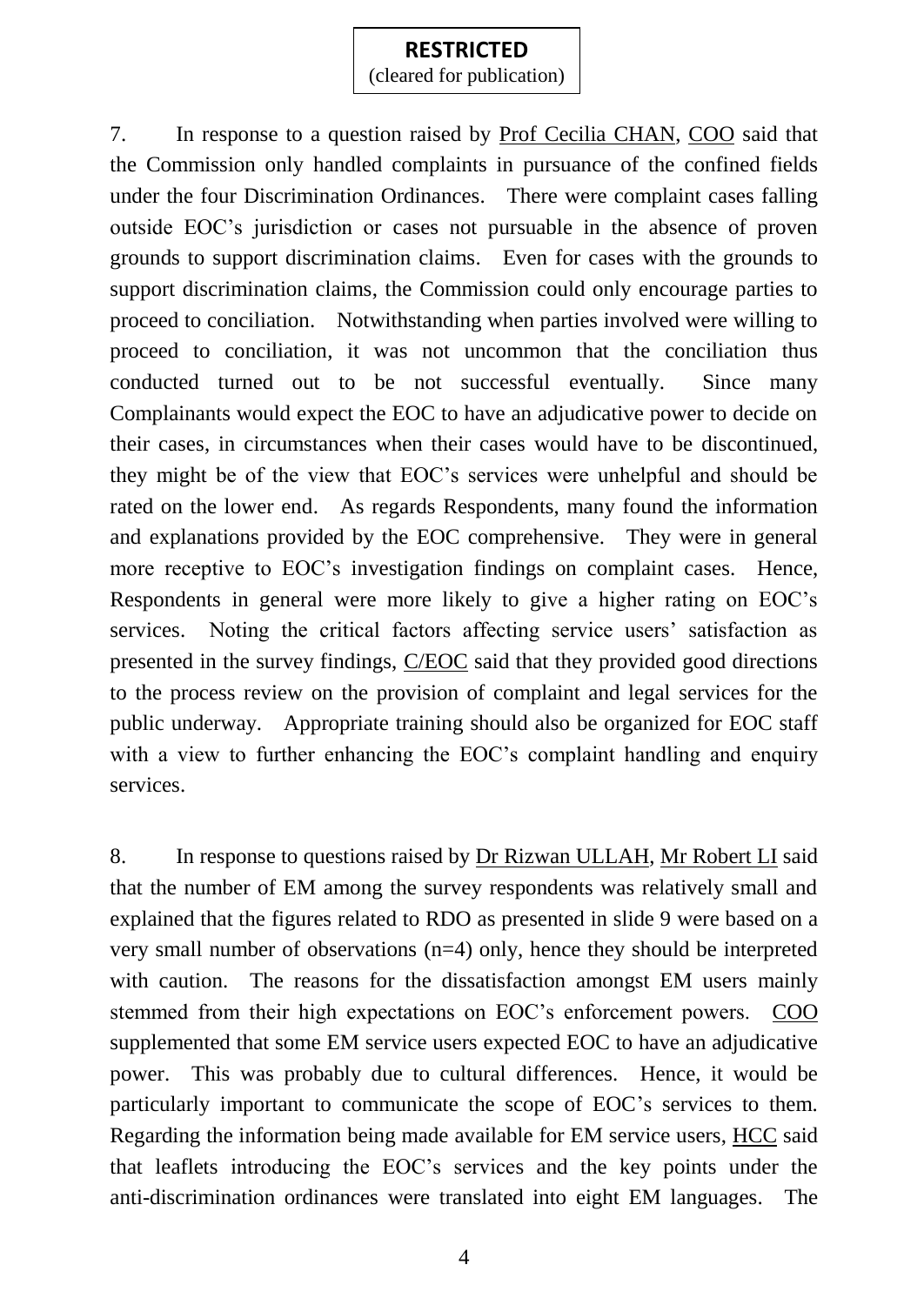(cleared for publication)

information was also available on the EOC's Website.

*(Prof Susanne CHOI, and Mr Mohan DATWANI joined the meeting at this juncture.)*

9. Dr Andy CHIU agreed that there were improvements in the satisfactory ratings. He would like to see the full survey report and to know what the EOC had done better to achieve the improved ratings and what more needed to be done for further improvement. Prof Susanne CHOI also noted there were improvements in the ratings. However, an overall rating of 5.85 (by Complainants) was considered not a pass mark if it were a rating given by university students to teachers. In response, Mr Robert LI said that in the SUS-2017, all survey respondents (Complainants, Respondents and Enquirers) were asked to indicate the extent of their agreement with each of the survey item in the form of a statement using a scale of 0 to 10, the higher the rating, the more they agree to the statement. There was no specific pass mark in such a rating scale and the ratings below 5 did not carry any negative connotation. From findings of the current and previous surveys, there was a consistent observation that the satisfaction ratings of Complainants and Respondents were highly correlated to their satisfaction level on Case Outcome. Those who had a lower rating on Case Outcome tended to give a lower overall satisfaction rating.

10. In response to a comment by Prof Susanne CHOI, C/EOC said that there was still room for improvement in the EOC's services. Taking note of the survey findings, the EOC Management would endeavour to further improve EOC's complaint handling and enquiry services, and more would also be done to enhance staff's competency. Dr Trisha LEAHY commented that EOC Paper No. 21/2017 was clearly written and provided a good summary for Members' information. She noted that paragraphs 22 and 24 of the paper presented two important figures, i.e. the percentage of survey respondents agreeing that their understanding of rights and responsibilities under the anti-discrimination law had been enhanced and the percentage of respondents that would recommend EOC's service to others. She echoed that more could be done to enhance staff competency such that by helping parties to complaints, i.e. Complainants and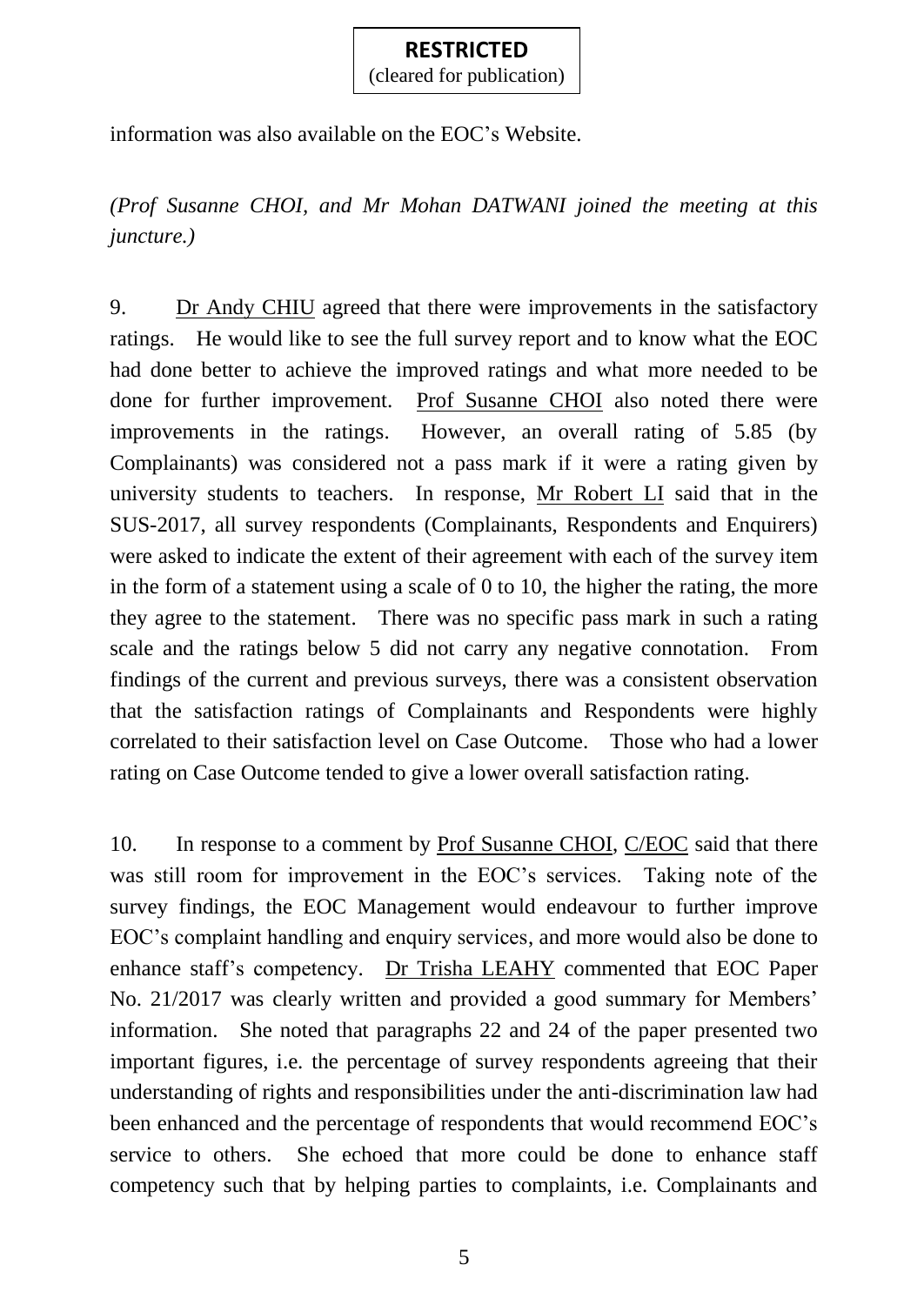(cleared for publication)

Respondents, in going through the EOC's complaint handling process, both parties would have their understanding of their rights and responsibilities under the anti-discrimination law enhanced, though the outcomes of their complaints might not necessarily be satisfactory to both.

11. Dr Maggie KOONG remarked that the verbatim feedback provided by the survey respondents might have a much heavier bearing over the numeric ratings in the context of getting to know how they viewed the EOC's services. She wished to have sight of the full survey report to better understand their feedback. On the other hand, the Complaint Services Division should also consider the feedback and propose improvement actions accordingly. The Hon Holden CHOW observed that staff had fared relatively low on "Impartiality" amongst other survey items. He suggested that ways to improve service users' perception in this area should be mapped out. Prof Susanne CHOI echoed the Hon Holden CHOW's and Dr Maggie KOONG's views that the Complaint Services Division should consider ways to improve service users' perception on "staff's impartiality" in particular.

12. Dr Andy CHIU suggested seeking comparisons on findings of similar surveys conducted by other public bodies for a more comprehensive view on EOC's services. He further suggested that the findings of SUS-2017 be provided to the external consultant who was to review the EOC's complaint handling process for consideration. Mr Henry SHIE supported Dr CHIU's suggestion. He said that a higher level review on the complaint handling and enquiry services was more useful and meaningful.

13. In response to a question raised by Mr Mohan DATWANI regarding the low overall satisfaction rating by Complainants which did not correlate to the general higher ratings given by them in all other survey items related to staff and physical factors, Mr Robert LI said that stepwise linear regressions were conducted in order to help find out the most critical factors affecting the satisfaction level of Complainants and Respondents. In addition to the nine staff and physical related factors presented, satisfaction with the investigation and conciliation processes as well as case outcome were included in the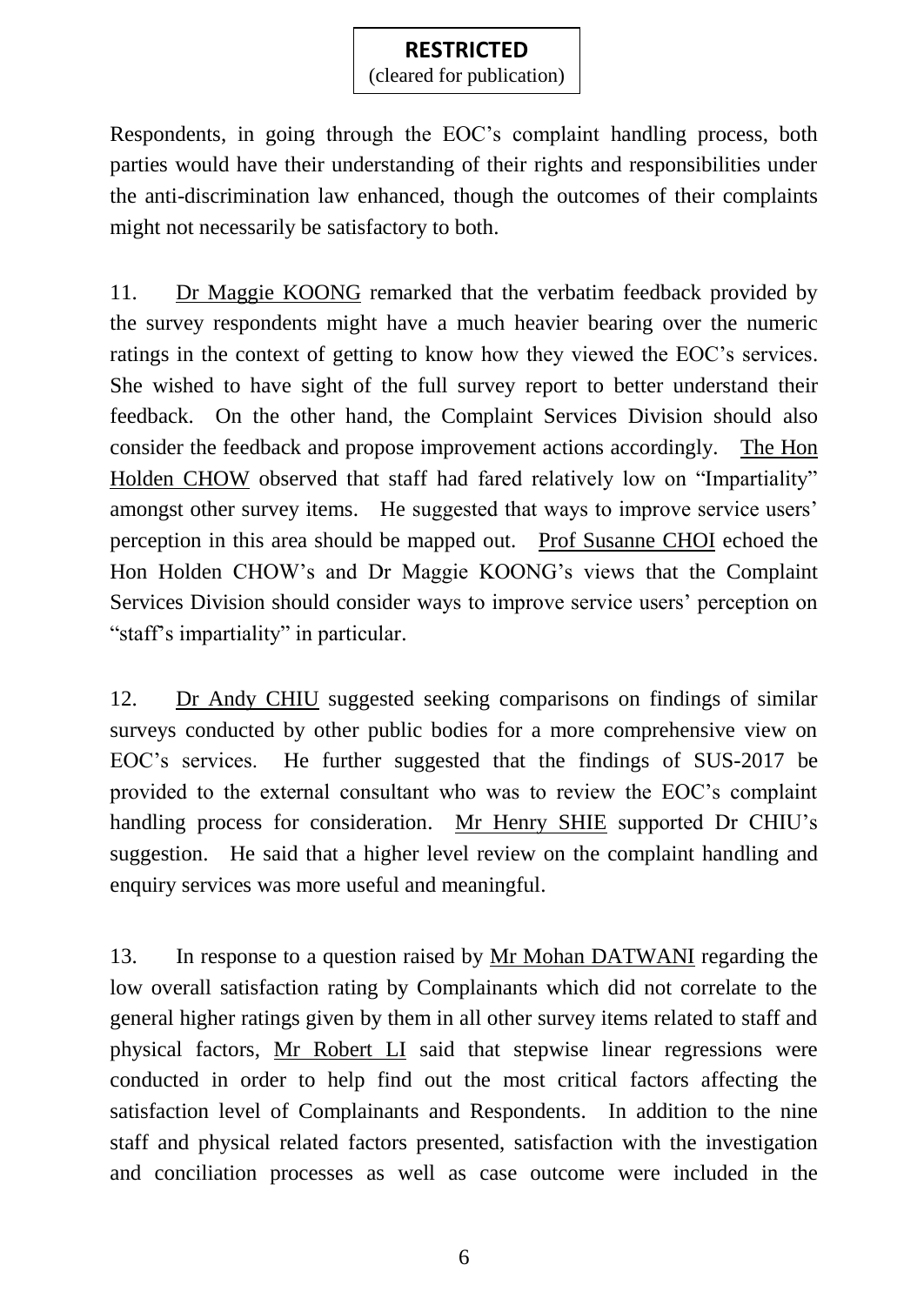(cleared for publication)

computations. The findings showed that "Satisfaction with Investigation Process" was the most critical factor in regard to the overall mean satisfaction ratings of Complainants as well as Respondents.

14. Ms Shirley LOO commented that due to EOC's service nature, it was always difficult to please the disputing parties in every complaint case. She noted that as reported in the paper, there were quite a number of commendable areas related to staff factors highlighted by survey respondents. She viewed that staff members had done quite well already. Mr Henry SHIE agreed with Ms LOO and said it was indeed a hard job for staff. He added that upholding impartiality was important. Although ratings given by Complainants were relatively lower than Respondents, staff should continue to handle complaints without siding with Complainants rather than aiming to get better ratings in the survey.

15. Miss Maisy HO, Ms Elizabeth LAW, The Hon Holden CHOW, Prof Susanne CHOI, Prof Cecilia CHAN, Dr Rizwan ULLAH provided further views and comments on the SUS-2017. Given the special nature of EOC's service, Prof Susanne CHOI said that the research to gauge service user's satisfaction level was not appropriate. She suggested when considering future surveys, it should be focused on gauging public's trust on EOC as an institution and its ability to achieve its goals of promoting and upholding equality of opportunities in Hong Kong.On public's perception about the work of EOC, Members noted that the Commission had been conducting surveys (named EO Awareness Surveys) from time to time to gauge the public perception towards the concept of equal opportunities and EOC's role, public awareness and perception of the EOC's work against discrimination under its mandate, as well as the perception of the general public and the users on the effectiveness of the EOC services including programmes on promotion, public education, training and consultancy, and specific programmes such as EO Club, TV docu-drama series, etc. The results of the recent EO Awareness Survey conducted in 2015 showed that the general public viewed the Commission in a positive light, in particular those who had used EOC's services before. Regarding SUS-2017, Members noted that same as the previous surveys, the survey findings were for internal reference. On how to better report the results based on a small number of observations to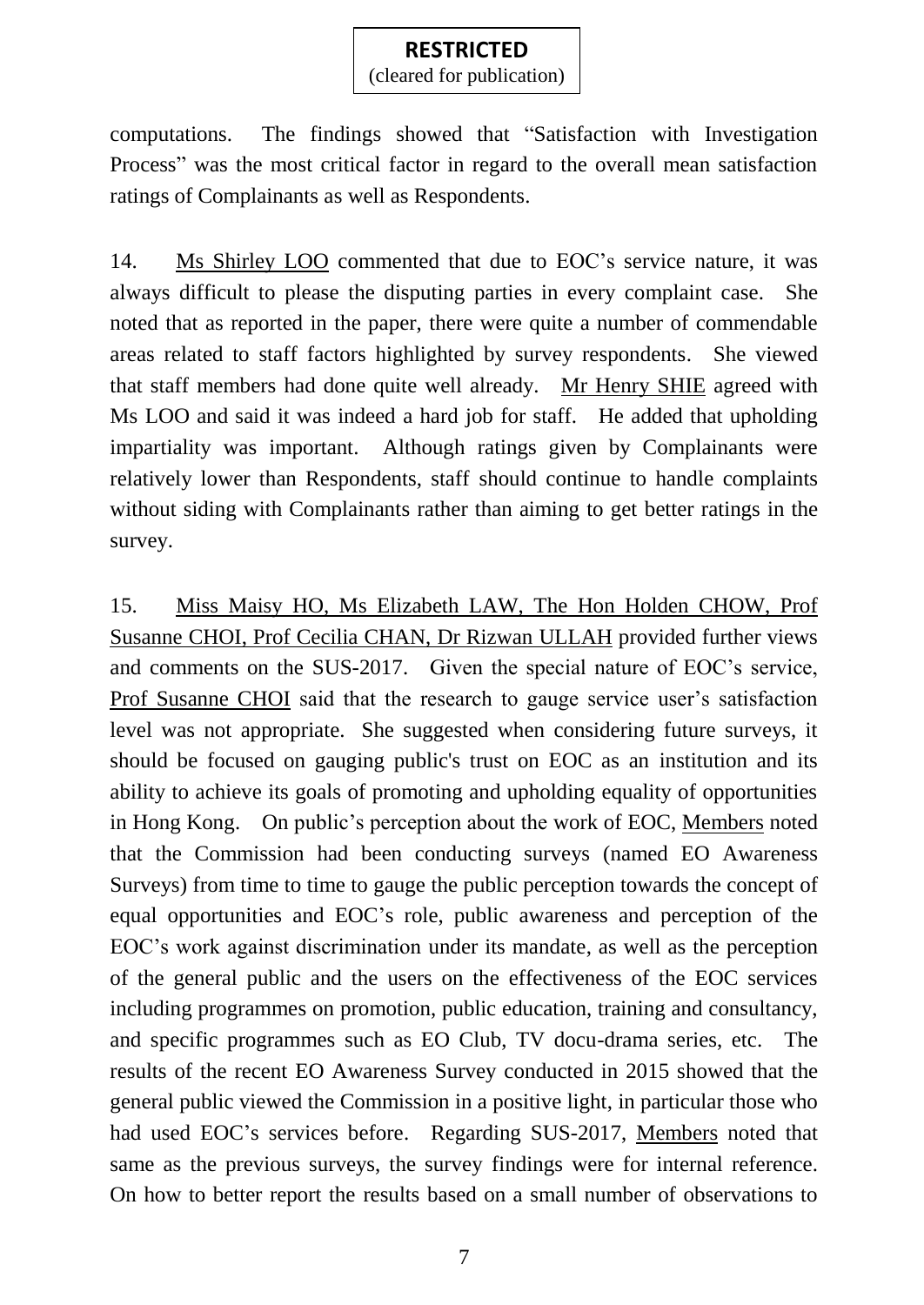(cleared for publication)

avoid misinterpretation, CSG undertook to consider refining the presentation and endeavour to provide the full survey report, which would contain the profiles of survey respondents, results of the SUS-2014 and SUS-2015 for Members' reference as soon as possible.

16. C/EOC thanked for Members' valuable opinions and suggestions for EOC's continuous improvements. He also thanked Mr Robert LI, Miss Peggy WONG, and Miss Janette WONG for their attendance.

*(The Hon Holden CHOW, Mr Robert LI, Miss Peggy WONG, and Miss Janette WONG left the meeting at this juncture.)*

**III. Confirmation of Minutes** (Agenda Item No. 1)

### **Confirmation of Minutes of the 119th EOC Meeting held on 21 September 2017**

17. The draft minutes of the  $119<sup>th</sup>$  EOC Meeting on 21 September 2017 were issued to Members on 20 October 2017. No requests for amendments were received prior to this meeting. At the meeting, Prof Susanne CHOI and Ms Elizabeth LAW proposed amendments to paragraphs 21 and 37 respectively of the draft minutes, and the Meeting considered it appropriate that a post-meeting note be inserted under paragraph 21. The proposed changes to the draft minutes of the  $119<sup>th</sup>$  EOC Meeting in bold and italic were as follows:

Para. 21 … equal opportunities values and good practices. *Prof Susanne CHOI said that a timeline and roadmap for the award scheme should be set out. This suggestion was endorsed by all board members.* C/EOC said that the EOC Office…..

*[Post-meeting note: After the meeting, C/EOC consulted with the four Conveners via email about developing an EO Award specifically for EM services as a trial. Conveners supported the proposal and regarded it a good way to start and it could be scaled up at a later time. In respect of an EO*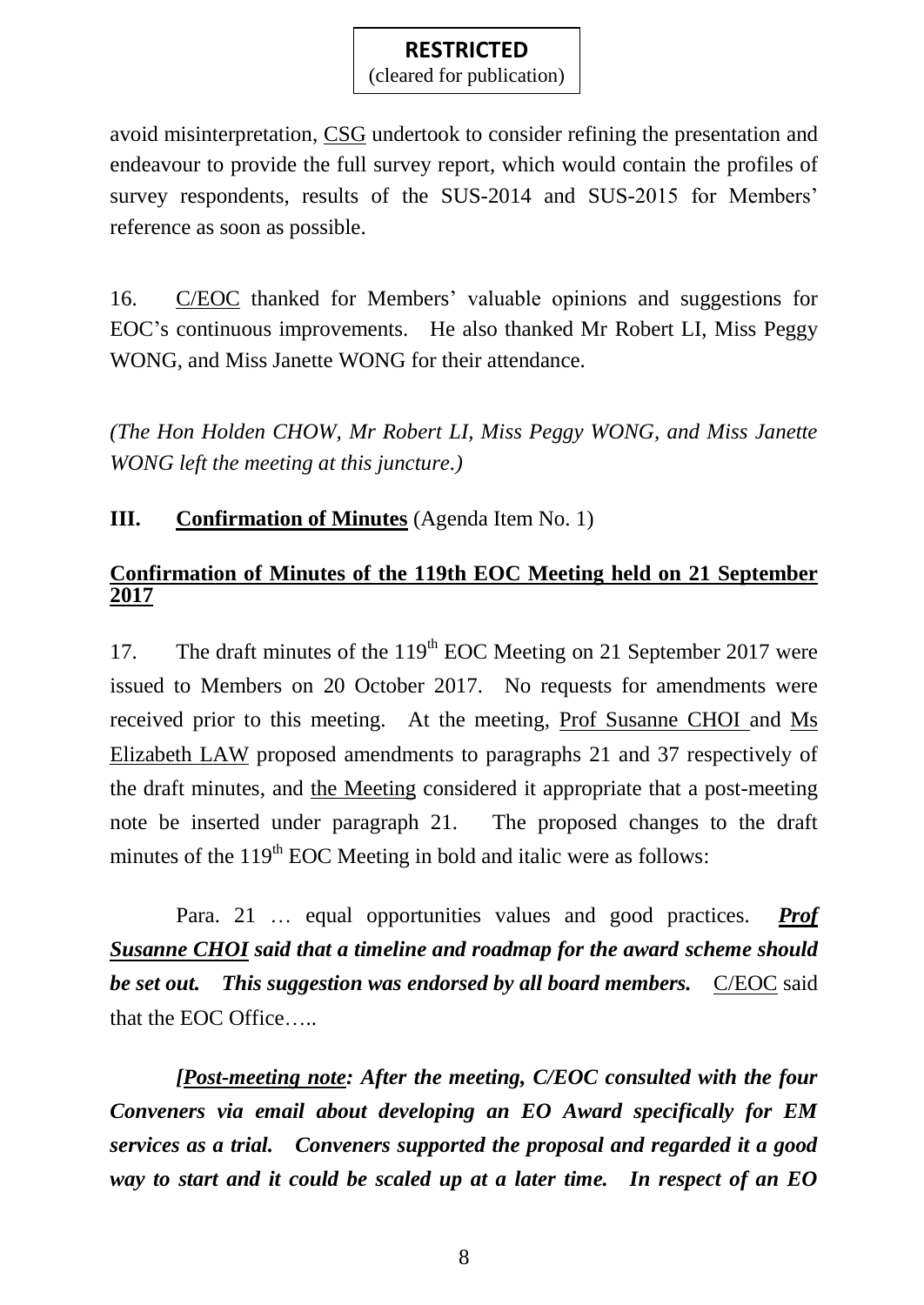(cleared for publication)

*Award specifically for anti-sexual harassment in corporations (especially SMEs), DPRT consulted with Prof Susanne CHOI and Mr Mohan DATWANI via email and Prof CHOI supported the initiative. PRTC Members noted at its 38th Meeting that the proposal would be presented at the 120th EOC Meeting for endorsement.]*

Para. 37 … and the difficulties in the implementation. *Ms Elizabeth LAW expressed her strong support to the proposal.*

18. The confirmation of the draft minutes of the  $119<sup>th</sup>$  EOC Meeting was deferred pending Members' endorsement of the above proposed amendments.

**IV. Matters Arising** (Agenda Item No. 2)

19. Members noted that the matters arising from the last meeting requiring attention had been placed under the new agenda items for this meeting for consideration.

## **V. New Agenda Items**

## **Terms of Reference of the Legal and Complaints Committee**

(Confidential EOC Paper No. 22/2017; Agenda Item No. 4)

20. CLC led Members through EOC Paper No. 22/2017. Members noted that for the purpose of simplifying the Terms of Reference (ToR) of the Legal and Complaints Committee (LCC) to the extent that it could be readily understood by the general public and all committee members, the Legal Service Division had reviewed the existing ToR at Annex A and prepared a draft revised ToR at Annex B to EOC Paper No. 22/2017. The revised ToR, which only alters the form but not the substance of the existng ToR, was discussed and approved in the 139<sup>th</sup> Legal and Complaints Committee Meeting held on 21 August 2017. It was presented to EOC Members for endorsement at this meeting.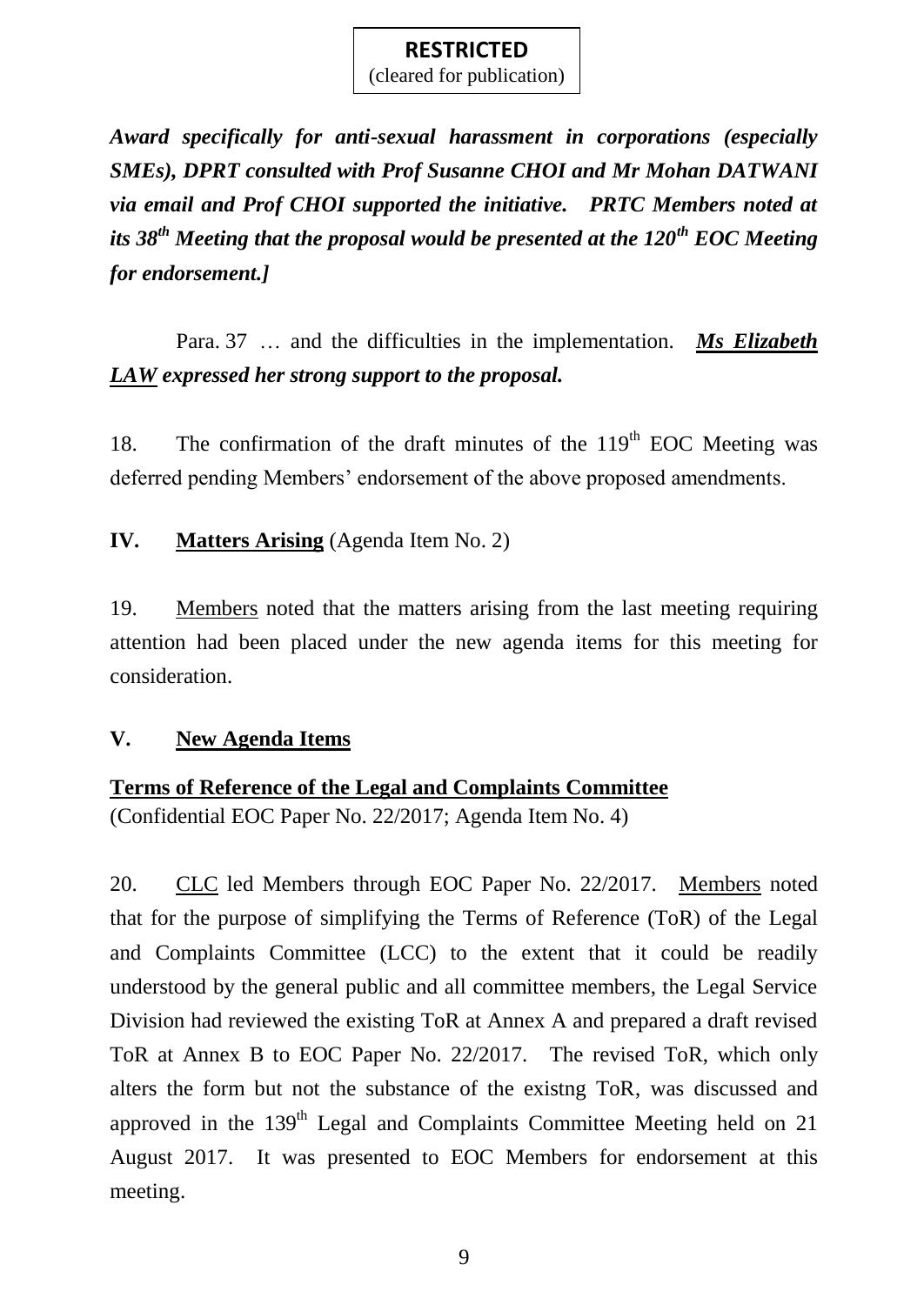(cleared for publication)

21. The Meeting endorsed the revised ToR of the Legal and Complaints Committee as contained in Annex B to EOC Paper No. 22/2017.

### **One-off Allocation for Promotion of Equal Opportunities for Ethnic Minorities**

(EOC Paper No. 23/2017; Agenda Item No. 5)

22. SEOO(EMU) said that with the support from the Legislative Council Panel on Constitutional Affairs on 19 April 2017, a one-off allocation of \$3M for promotion of equal opportunities for EMs was provided to the EOC by the Constitutional & Mainland Affairs Bureau on 11 October 2017. The initiatives supported by the \$3M one-off allocation were detailed in EOC Paper No. 23/2017 for Members' information and advice.

23. Members noted that the Commission was also taking the opportunity to embark on a pilot project to award corporate organizations and employers who had effectively introduced racially inclusive policies and measures in the workplace – Corporate Award for Racially Inclusive Employers (Corporate Award). To this end, a campaign involving three initiatives was proposed: i) drawing up a "Charter for Racially Inclusive Workplace" (the "Charter") for local organizations and enterprises and promote it to employers across a wide spectrum; ii) developing a "Racial Inclusion Checklist" (the "Checklist") for measuring inclusion rating in corporate policies and practice; iii) lauching an award scheme that recognizes companies which have made efforts to be racially inclusive. A timeframe for the campaign was also proposed for Members' consideration. Members also noted that a joint task force, comprising staff members of the Policy, Research & Training Division, Corporate Communications Division and EM Unit had been formed to implement the upcoming projects under the one-off allocation and monitor the progress.

24. Members gave opinions and suggestions on implementing the promotion activities as well as the proposed award campaign. Dr Rizwan ULLAH commended that the paper was well-written. He supported the strategies and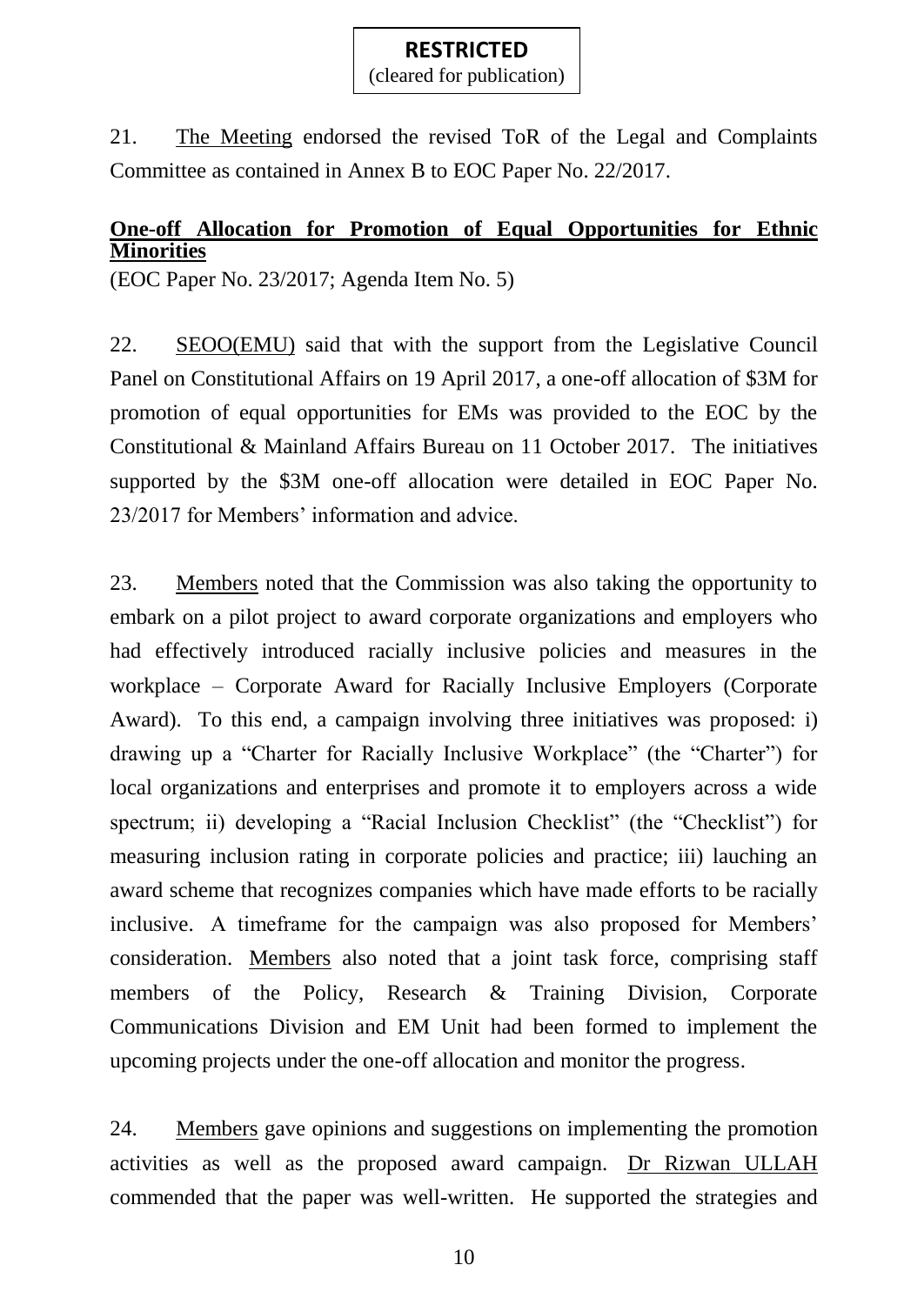(cleared for publication)

directions of the initiatives proposed and suggested that social media, such as Youtube be included in the promotional campaign if resources were available.

25. In view that inclusive education was as important as inclusive employment for EMs, Prof Susanne CHOI suggested that the award scheme be extended to the education sector (e.g. tertiary institutions) . Also, given that a notable portion of EM population was employed as domestic helpers, Ms Shirley LOO proposed that the promotion programmes could also target at foreign domestic helpers (e.g. Filipinos and Indonesians) as well as EM workforce in various industries.

26. Prof Cecilia CHAN also welcomed the proposal of launching the Corporate Award for Racially Inclusive Employers and, at the same time, concerned about the language barriers existent in EM students' education. In response to concerns and views expressed by Prof CHAN and Dr Maggie KOONG, C/EOC and SEOO(EMU) said that the EOC was in close contact with the Education Bureau so as to monitor the progress and outcomes of various supportive initiatives for Non-Chinese speaking students in learning Chinese with a view to facilitating their pursuit of higher education attainment and greater employment opportunities.

27. In response to a concern expressed by Ms Juan LEUNG on the proposed language requirement for jobs of a public body as to whether it was commensurate with the job requirements, DPRT said that the body concerned had contacted the EOC Office to arrange staff training related to anti-discrimination subjects. The matter should be resolved when its staff received relevant training from the Commission.

28. C/EOC thanked Members for their views and suggestions. The EOC Office would consider the ideas when devising an action plan for promoting the initiatives.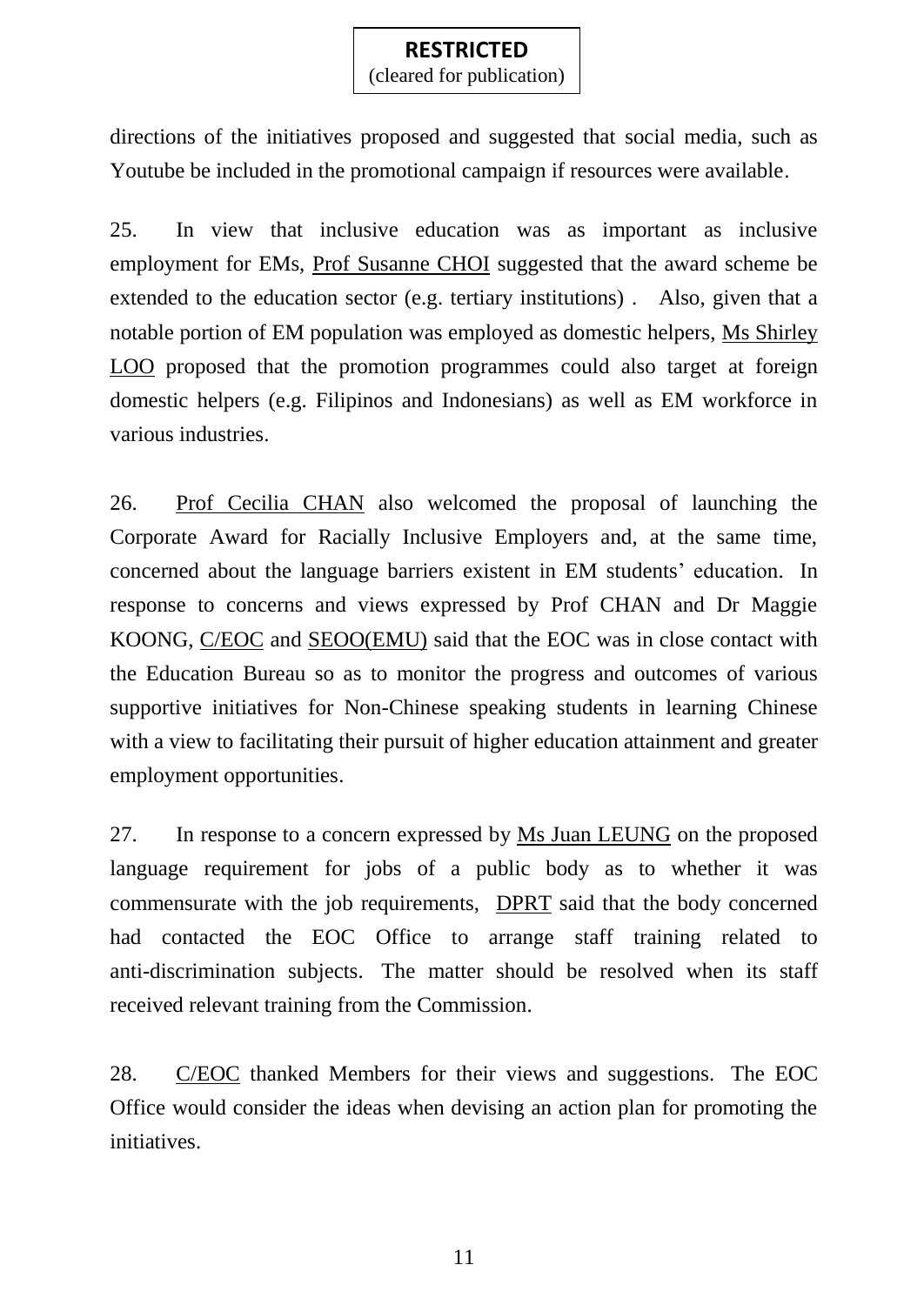(cleared for publication)

*(Dr Andy CHIU and SEOO(EMU) left, SPRTO1 joined the meeting at this juncture.)*

### **Proposed EOC Anti-Sexual Harassment Company Award**

(EOC Paper No. 24/2017; Agenda Item No. 6)

29. SPRTO1 led Members through EOC Paper No. 24/2017 on the proposal of organizing an EOC Anti-Sexual Harassment Company Award. The background of the proposal, the objective, the criteria and the target candidates of the proposed award, the suggestion of forming a steering committee cum judge panel, activities to promote the award and time scheudle for implementing the proposal were highlighted to Members, in addition to other details contained in the paper.

30. Prof Susanne CHOI thanked DPRT and SPRTO1 for drafting the proposal. She stressed that sufficient manpower and financial resources were important to ensure success of the proposed initiative, and concerted efforts from all units and divisions of the EOC were required.

31. Members were in general supportive of the initiative, though they had different views on how to take it forward. Prof Susanne CHOI, Prof Cecilia CHAN, Dr Maggie KOONG, Mr Mohan DATWANI, Ms Shirley LOO, Dr Trisha LEAHY, Ms Maisy HO and Ms Elizabeth LAW expressed their views on the proposal and provided suggestions on how to take forward the initiative together with the Corporate Award for Racially Inclusive Employers as proposed and discussed via EOC Paper No. 23/2017. Members generally agreed that the EOC should organize an Equal Opportunities Award in a large scale, and not to conduct it by phases.Taking note of Members' views expressed, HCC agreed to come up with a consolidated proposal on how to take forward the proposed awards for Members' endorsement. The Meeting agreed that to expedite the approval process, Members' endorsement could be sought via paper circulation before the next EOC Meeting.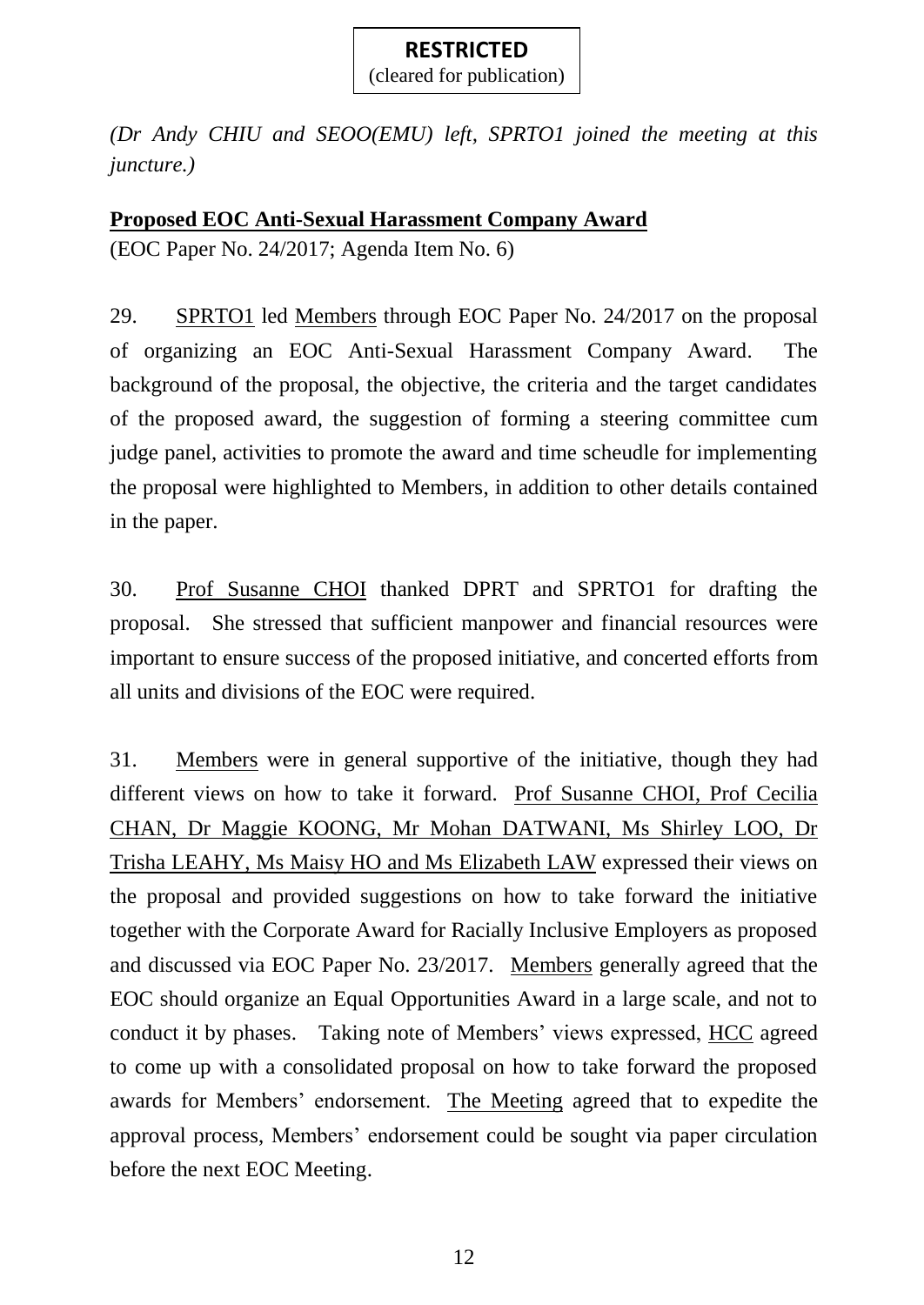(cleared for publication)

*(Prof Hon Joseph LEE and SPRTO1 left, and CA joined the meeting at this juncture.)*

# **A Complaint on Case Handling**

(Revised Confidential EOC Paper No. 29/2017 tabled; Agenda Item No. 7)

32. CA briefed Members on the background and the current status of a complaint case as contained in the revised EOC Paper No. 29/2017 tabled. Members noted that the agenda item was put forth to the EOC Board at the request of the complainant in accordance with the procedures agreed at the EOC Meeting on 17 March 2016.

33. Members noted the case and viewed that unless there were warranting grounds, cases of a similar nature needed not be brought to the Board's attention in future.

*(CA left the meeting at this juncture.)*

## **Public Consultation on Gender Recognition**

(EOC Paper No. 30/2017; Agenda Item No. 8)

34. HCC said that the EOC's response to the Government's consultation paper concerning gender recognition had already been made on 28 November 2017. A press release would be issued shortly to accentuate to the public the EOC's stance on the matter.

35. Members noted EOC Paper No. 30/2017.

### **EOC Management Structure/Governance Review and Process Review for the Complaint Services Division & the Legal Service Division** (Confidential EOC Paper No. 31/2017; Agenda Item No. 9)

36. CPM briefed Members on the background and the updated position of the EOC Management Structure/Governance Review and Process Review for the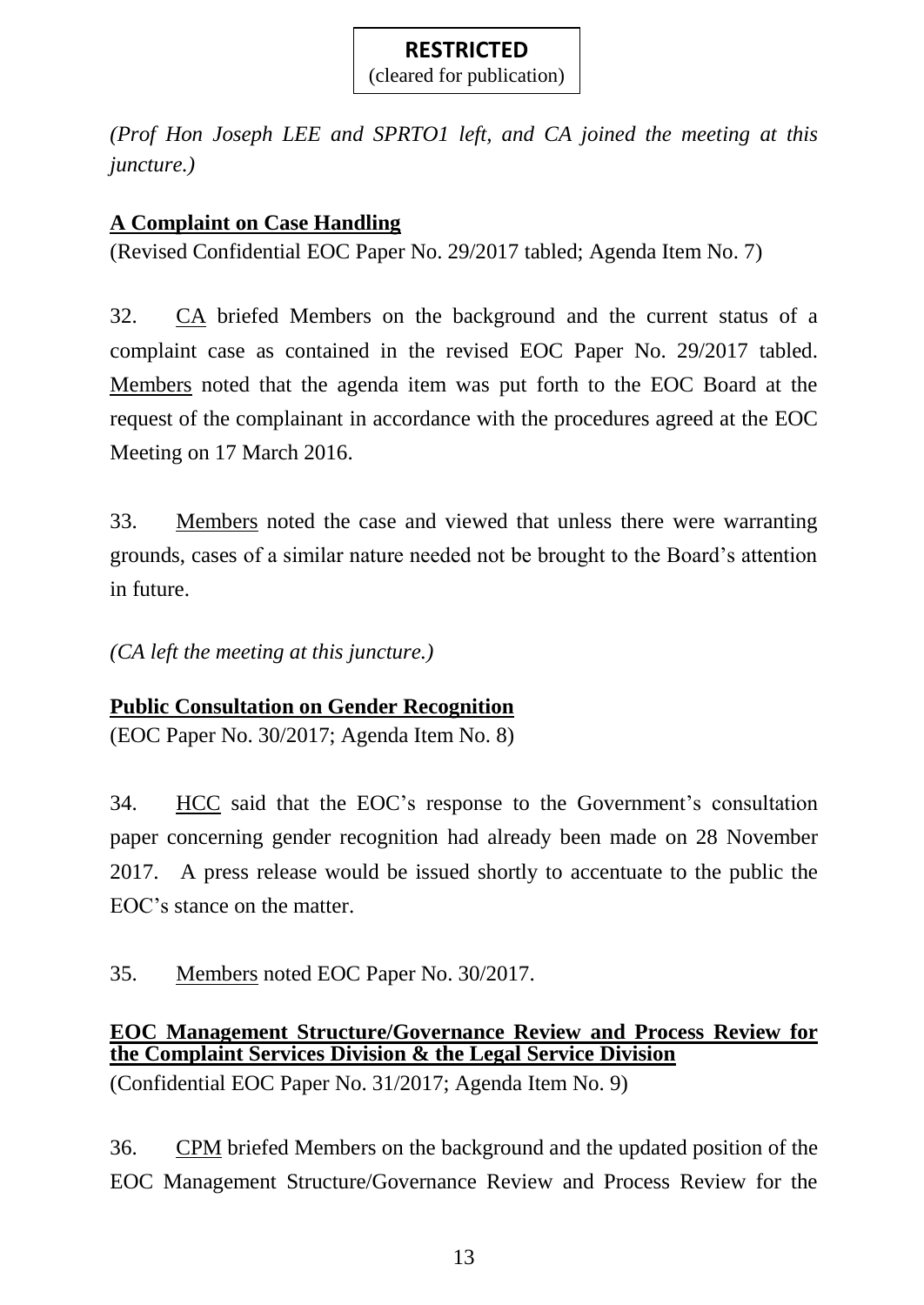(cleared for publication)

Complaint Services Division & the Legal Service Division as contained in EOC Paper No. 31/2017.

37. Members noted that at the  $118<sup>th</sup>$  EOC Meeting, a Steering Committee (SC) under the Legal and Complaints Committee (LCC) was approved to be formed to (a) oversee an external consultancy review exercise of the complaint handling process; (b) make recommendation to LCC regarding the outcome of the review; and (c) to assess any staffing and financial implications arising from the review and make appropriate recommendations to the Administration and Finance Committee (A&FC) for final approval of EOC Board. At the  $119<sup>th</sup>$  EOC Meeting, it was noted that two expert consultants had been approached but both declined EOC's invitation to take up the Process Review. As such, instead of hiring an expert consultant, a 3-person Review Panel (Review Panel) was approved to be formed to steer the Process Review.

38. At the first meeting of the Review Panel on 7 December 2017, it was noted that part of the problems leading to the Process Review was staff related. The Process Review would thus have a direct impact on the governance review. Furthermore, proposals for staffing changes stemming from the Process Review may also have a bearing on the management structure review. In view of their interlocking nature, the Review Panel would oversee both reviews.

39. Members noted that the Review Panel considered it not conducive to efficiency if its recommendations were to be submitted to SC, which after deliberation, would refer the matter to LCC and then to the Board. Accordingly, it was recommended that the Review Panel should report direct to the Board, and in the process liaise closely with the A&FC and the LCC. If Members approved the recommendation (set out in paragraph 9 of the paper), SC would automatically be dissolved.

40. Members approved the recommendation in the paper. SC was thus dissolved accordingly.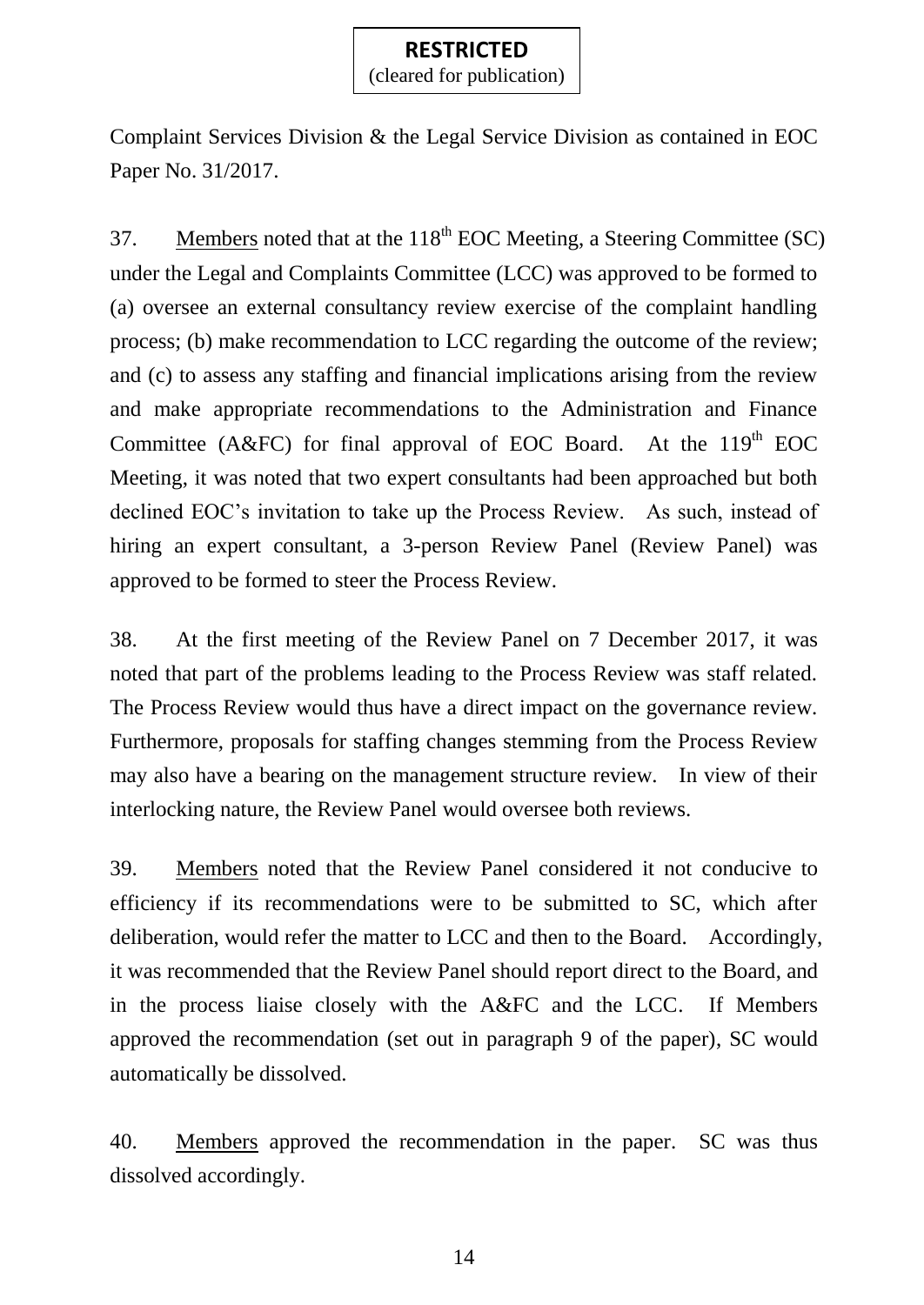(cleared for publication)

#### **Reports of the Legal & Complaints Committee, Community Participation & Publicity Committee, Policy, Research & Training Committee and Administration & Finance Committee**

(EOC Paper No. 25/2017; Agenda Item No. 10)

41. Members noted EOC Paper No. 25/2017.

# **Chairperson's Quarterly Report**

(EOC Paper No. 26/2017; Agenda Item No. 11)

42. Members noted EOC Paper No. 26/2017.

# **Report of EOC's Financial Position as at 31 October 2017**

(Confidential EOC Paper No. 27/2017; Agenda Item No. 12)

43. SMA highlighted to Members the EOC's financial position as at 31 October 2017 as contained in EOC Paper No. 27/2017.

# **Tentative EOC Meeting Schedule for 2018**

(EOC Paper. 28/2017; Agenda Item No. 13)

44. Members noted the tentative meeting schedule for 2018 as contained in EOC Paper No. 28/2017.

# **VI. Any Other Business**

# **Talk by ICAC**

45. COO informed Members that a talk on "Integrity Management in Public Sector" would be conducted for EOC Board Members by the Independent Commission Against Corruption (ICAC) at the EOC Office on Thursday, 15 March 2018 from 1:30pm to 2:15pm, i.e. immediately before the next  $(121<sup>st</sup>)$ EOC Meeting. Members were cordially invited to attend the talk. Light lunches would be provided for Members facilitating them to join the talk.

# **EOC Annual Staff Gathering scheduled for 9 February 2018**